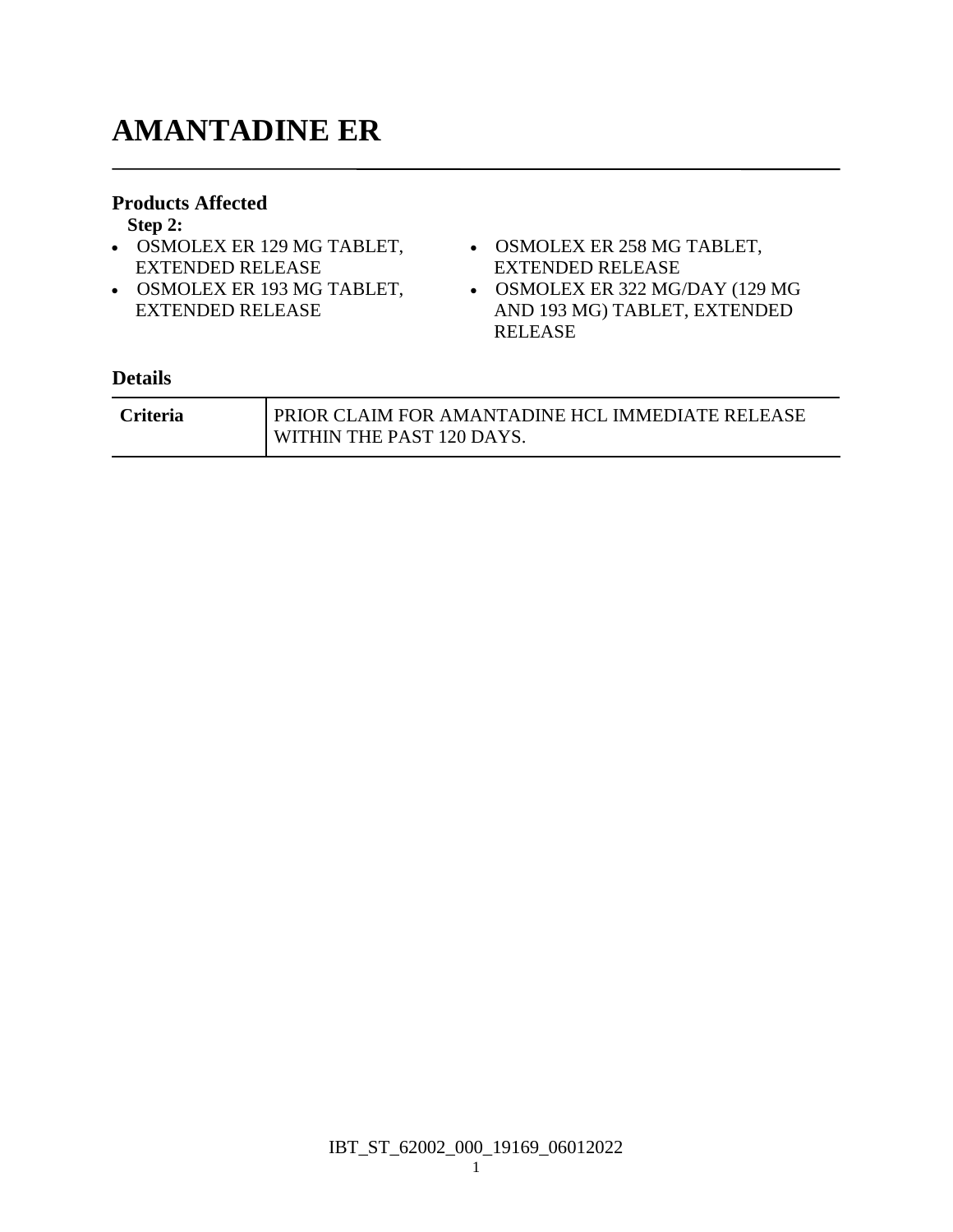# **AMLODIPINE ORAL SUSPENSION**

### **Products Affected**

**Step 2:**

 KATERZIA 1 MG/ML ORAL SUSPENSION

| <b>Criteria</b> | PRIOR CLAIM FOR GENERIC AMLODIPINE TABLETS WITHIN |
|-----------------|---------------------------------------------------|
|                 | THE PAST 120 DAYS.                                |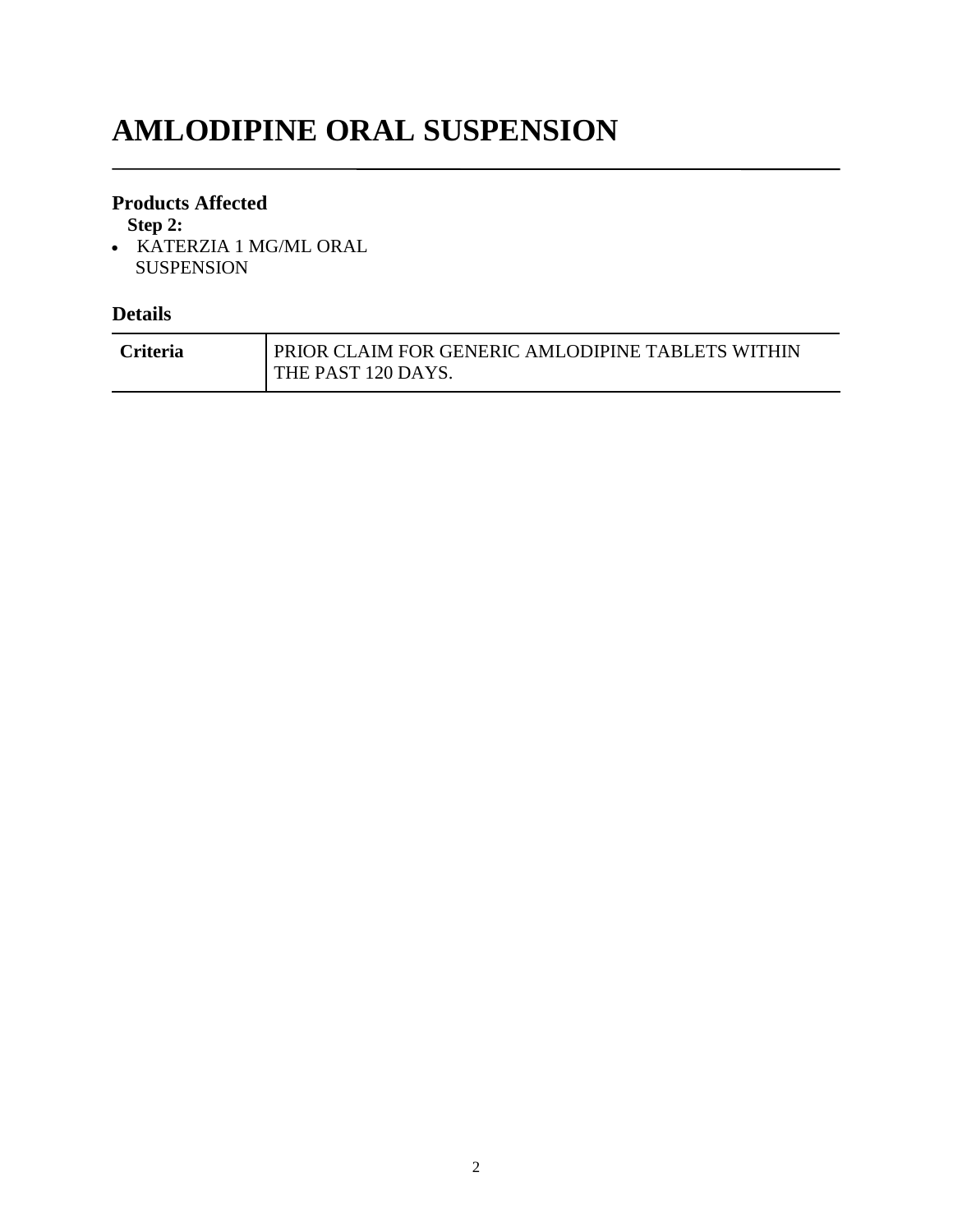# **ANTIDEPRESSANTS**

### **Products Affected**

**Step 2:**

- FETZIMA 120 MG CAPSULE,EXTENDED RELEASE
- FETZIMA 20 MG (2)-40 MG (26) CAPSULE,EXTENDED RELEASE,24 HR,DOSE PACK
- FETZIMA 20 MG CAPSULE,EXTENDED RELEASE
- FETZIMA 40 MG CAPSULE,EXTENDED RELEASE
- FETZIMA 80 MG CAPSULE,EXTENDED RELEASE

| <b>Criteria</b> | PRIOR CLAIM FOR TRINTELLIX AND VIIBRYD WITHIN THE |
|-----------------|---------------------------------------------------|
|                 | PAST 365 DAYS.                                    |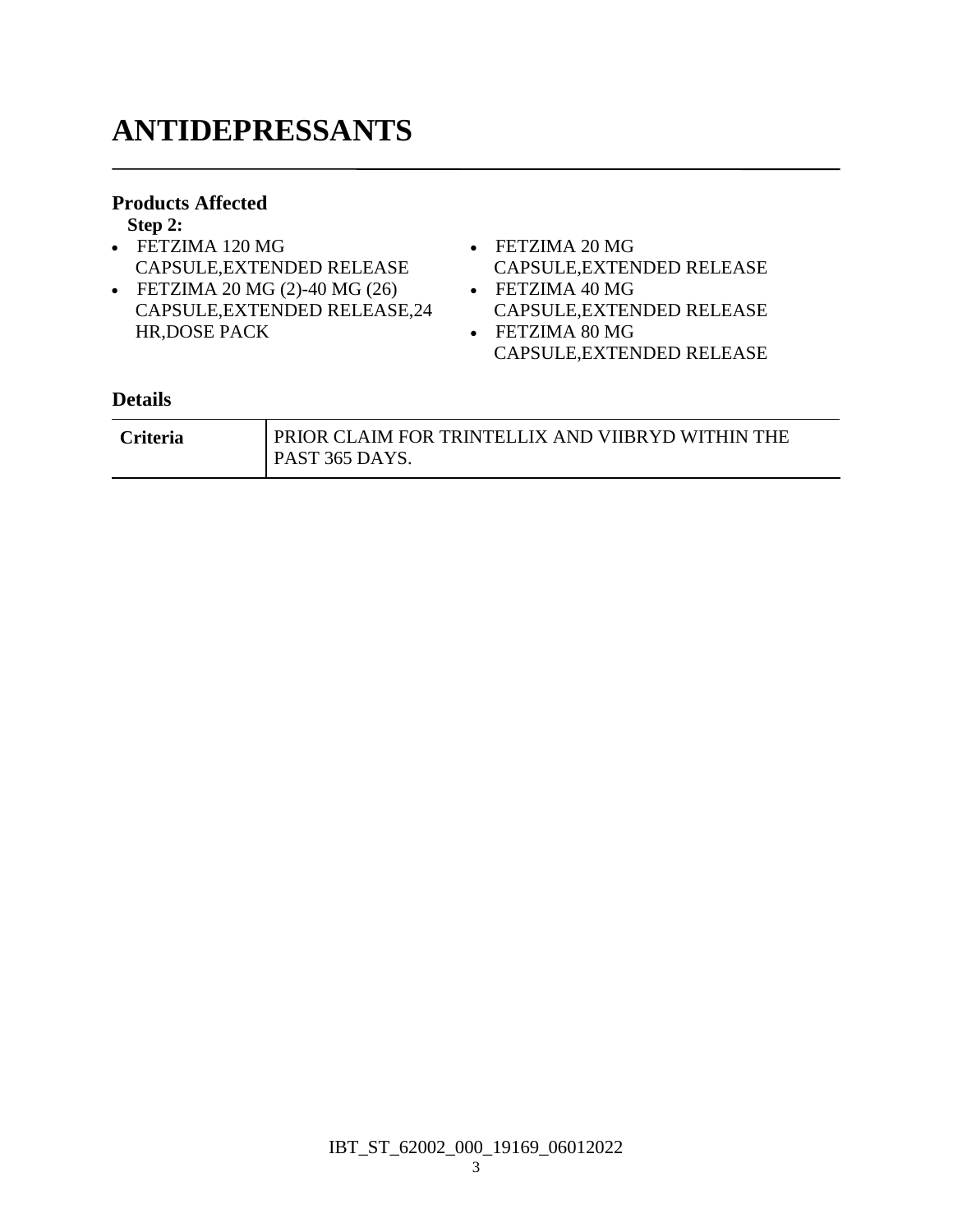# **ANTIGOUT AGENTS**

### **Products Affected**

**Step 2:**<br>• *febuxostat 40 mg tablet* 

*febuxostat 40 mg tablet febuxostat 80 mg tablet*

| <b>Criteria</b> | PRIOR CLAIM FOR FORMULARY VERSION OF ALLOPURINOL |
|-----------------|--------------------------------------------------|
|                 | TABLETS WITHIN THE PAST 120 DAYS.                |
|                 |                                                  |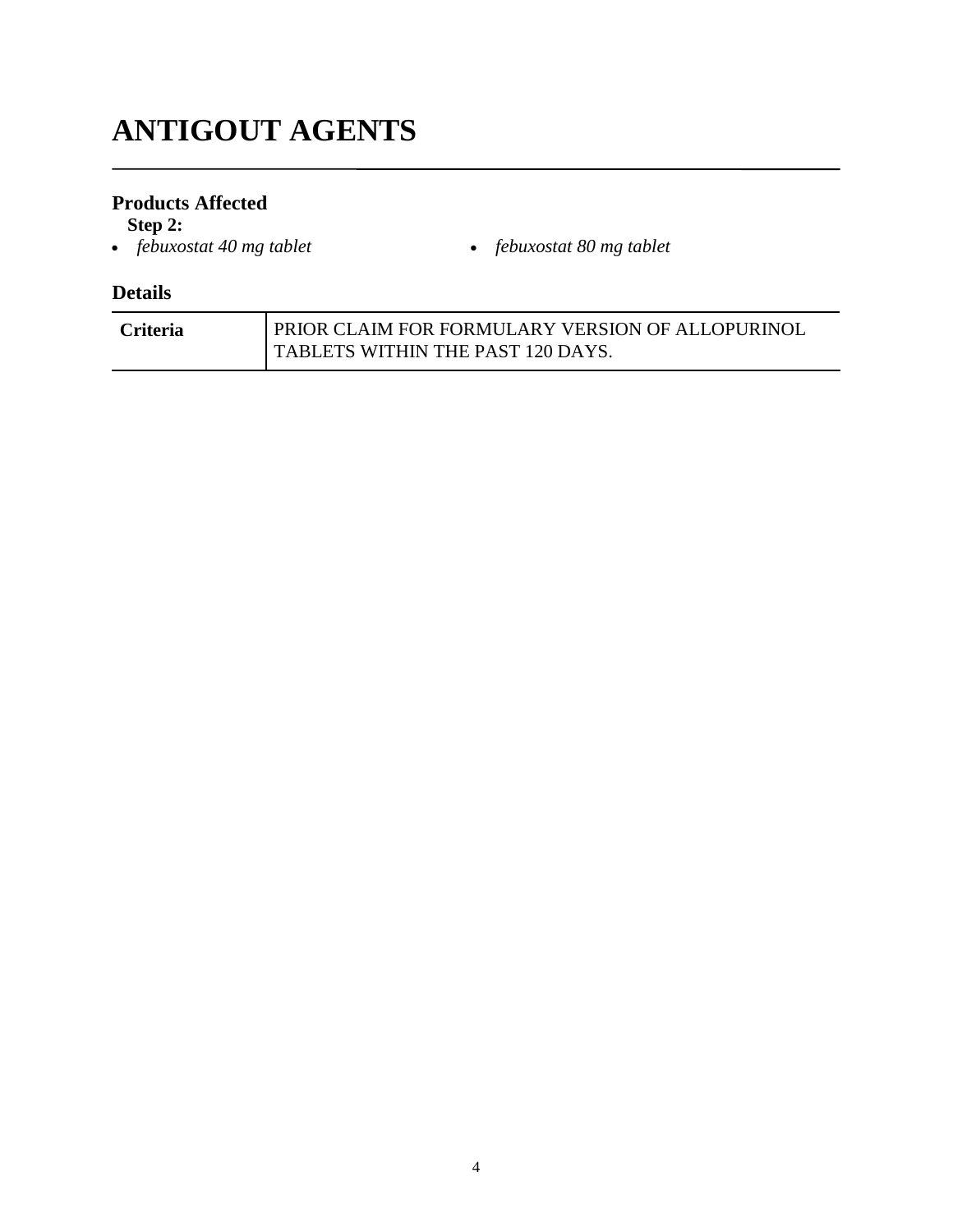# **ANTI-INFLAMMATORY AGENTS - GI**

### **Products Affected**

**Step 2:**

• DIPENTUM 250 MG CAPSULE

| PRIOR CLAIM FOR FORMULARY VERSION OF 1 OF THE<br><b>Criteria</b><br>FOLLOWING:BALSALAZIDE, MESALAMINE 400 MG<br>CAP(DRTAB), MESALAMINE DR 800 MG TAB, MESALAMINE<br>0.375G ER CAP, OR MESALAMINE 1.2G DR TAB WITHIN THE<br>PAST 120 DAYS |
|------------------------------------------------------------------------------------------------------------------------------------------------------------------------------------------------------------------------------------------|
|------------------------------------------------------------------------------------------------------------------------------------------------------------------------------------------------------------------------------------------|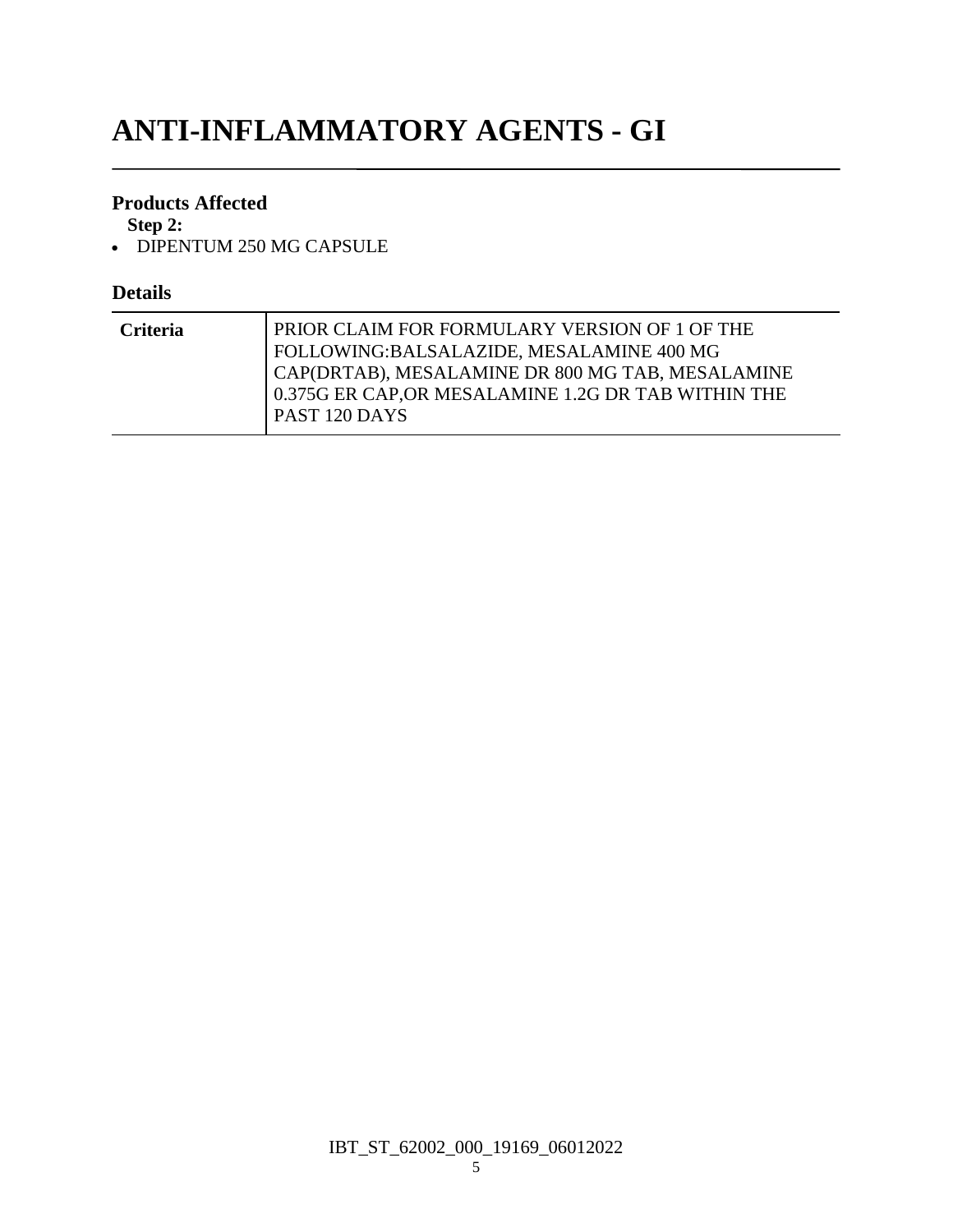# **ANTIPSYCHOTIC AGENTS**

### **Products Affected**

#### **Step 2:**

- *aripiprazole 10 mg disintegrating tablet*
- *aripiprazole 15 mg disintegrating tablet*
- CAPLYTA 42 MG CAPSULE
- *clozapine 100 mg disintegrating tablet*
- *clozapine 12.5 mg disintegrating tablet*
- *clozapine 150 mg disintegrating tablet*
- *clozapine 200 mg disintegrating tablet*
- *clozapine 25 mg disintegrating tablet*
- FANAPT 1 MG TABLET
- FANAPT 10 MG TABLET
- FANAPT 12 MG TABLET
- FANAPT 1MG(2)-2 MG(2)-4MG(2)-6 MG(2) TABLETS IN A DOSE PACK
- FANAPT 2 MG TABLET
- FANAPT 4 MG TABLET
- FANAPT 6 MG TABLET

- FANAPT 8 MG TABLET
- SECUADO 3.8 MG/24 HOUR TRANSDERMAL 24 HOUR PATCH
- SECUADO 5.7 MG/24 HOUR TRANSDERMAL 24 HOUR PATCH
- SECUADO 7.6 MG/24 HOUR TRANSDERMAL 24 HOUR PATCH
- VERSACLOZ 50 MG/ML ORAL SUSPENSION
- VRAYLAR  $1.5$  MG  $(1)$ -3 MG  $(6)$ CAPSULES IN A DOSE PACK
- VRAYLAR 1.5 MG CAPSULE
- VRAYLAR 3 MG CAPSULE
- VRAYLAR 4.5 MG CAPSULE
- VRAYLAR 6 MG CAPSULE

| <b>Criteria</b> | PRIOR CLAIM FOR LATUDA OR ONE FORMULARY ORAL       |
|-----------------|----------------------------------------------------|
|                 | ANTIPSYCHOTIC: RISPERIDONE, CLOZAPINE TABLET,      |
|                 | OLANZAPINE, IMMEDIATE RELEASE QUETIAPINE FUMARATE, |
|                 | ZIPRASIDONE, ARIPIPRAZOLE, ASENAPINE, PALIPERIDONE |
|                 | WITHIN THE PAST 365 DAYS                           |
|                 |                                                    |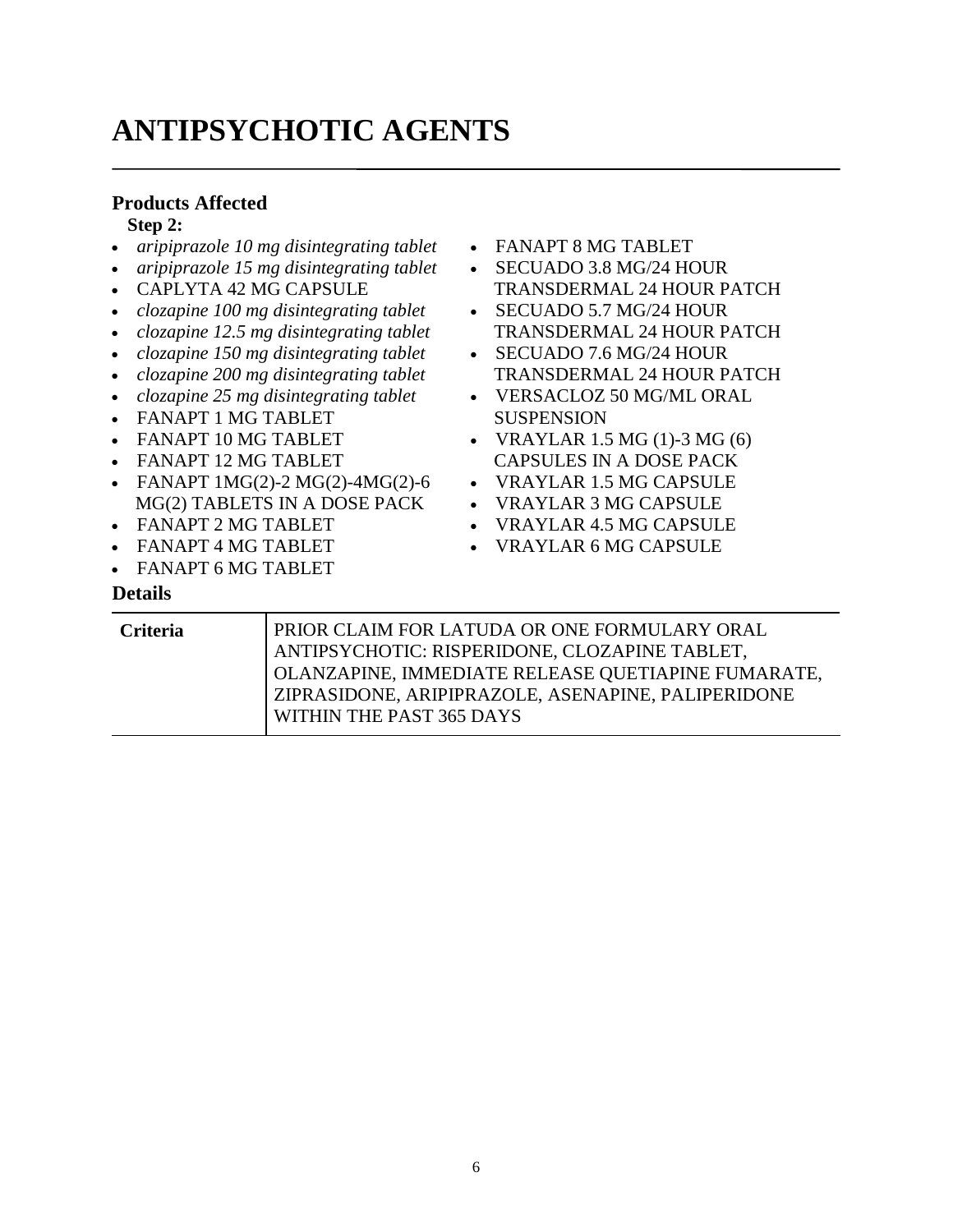# **ANTIPSYCHOTIC AGENTS II**

#### **Products Affected**

**Step 2:**

- REXULTI 0.25 MG TABLET
- REXULTI 0.5 MG TABLET
- REXULTI 1 MG TABLET
- REXULTI 2 MG TABLET
- REXULTI 3 MG TABLET
- REXULTI 4 MG TABLET

| Criteria | PRIOR CLAIM FOR LATUDA AND ONE FORMULARY ORAL       |
|----------|-----------------------------------------------------|
|          | ATYPICAL ANTIPSYCHOTICS (RISPERIDONE, CLOZAPINE,    |
|          | OLANZAPINE, QUETIAPINE, ARIPIPRAZOLE, ZIPRASIDONE,  |
|          | ASENAPINE OR PALIPERIDONE) OR SSRI (CITALOPRAM,     |
|          | ESCITALOPRAM, FLUOXETINE, PAROXETINE OR SERTRALINE) |
|          | OR SNRI (DESVENLAFAXINE, DULOXETINE OR VENLAFAXINE) |
|          | WITHIN THE PAST 365 DAYS                            |
|          |                                                     |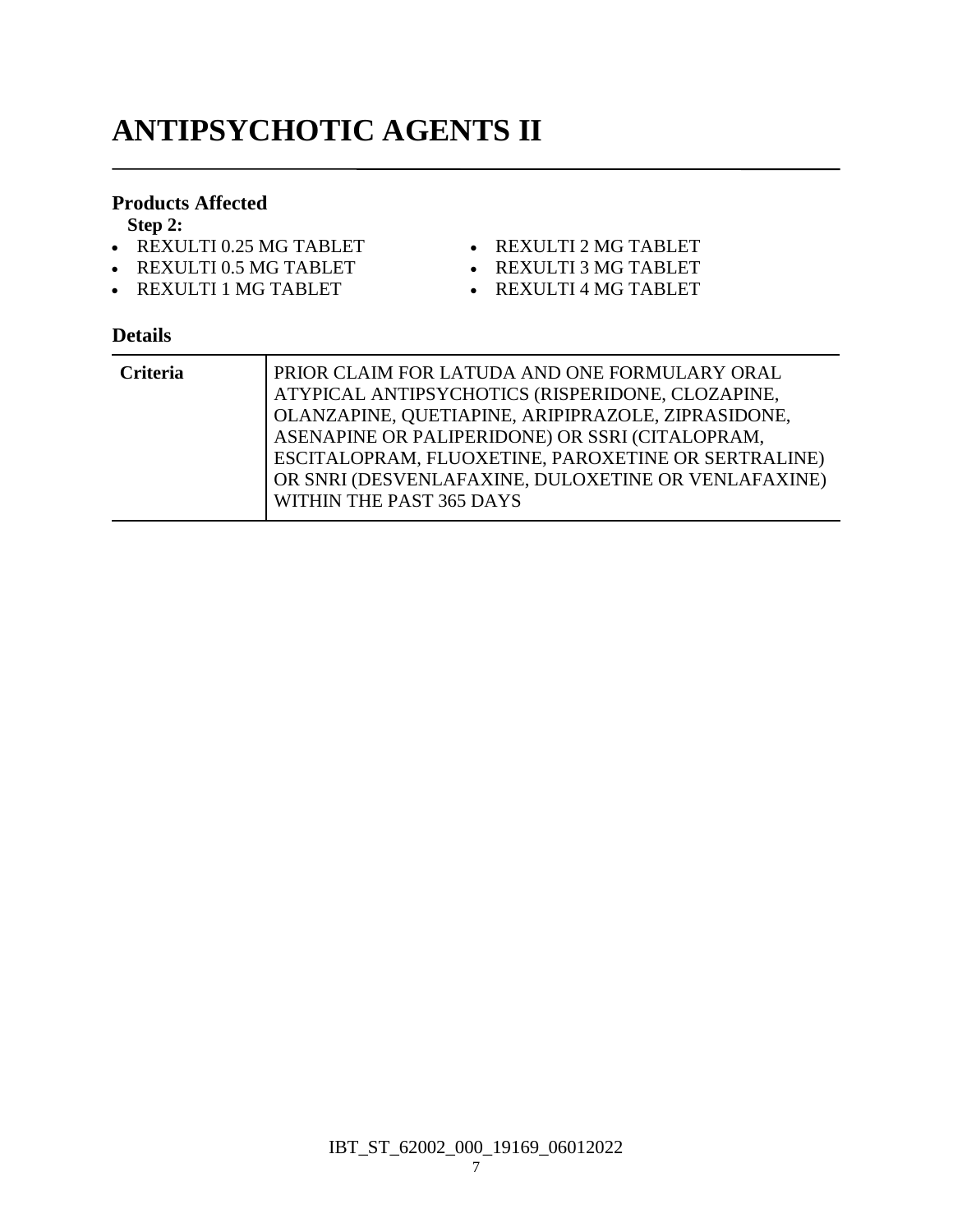# **ANTIULCER AGENTS**

### **Products Affected**

#### **Step 2:**

 *omeprazole 20 mg-sodium bicarbonate 1.1 omeprazole 40 mg-sodium bicarbonate 1.1 gram capsule gram capsule*

| <b>Criteria</b> | PRIOR CLAIM FOR GENERIC FEDERAL LEGEND FORMULARY |
|-----------------|--------------------------------------------------|
|                 | VERSION OF ORAL LANSOPRAZOLE CAPSULES,           |
|                 | ESOMEPRAZOLE MAG, RABEPRAZOLE, OMEPRAZOLE, OR    |
|                 | PANTOPRAZOLE WITHIN THE PAST 120 DAYS.           |
|                 |                                                  |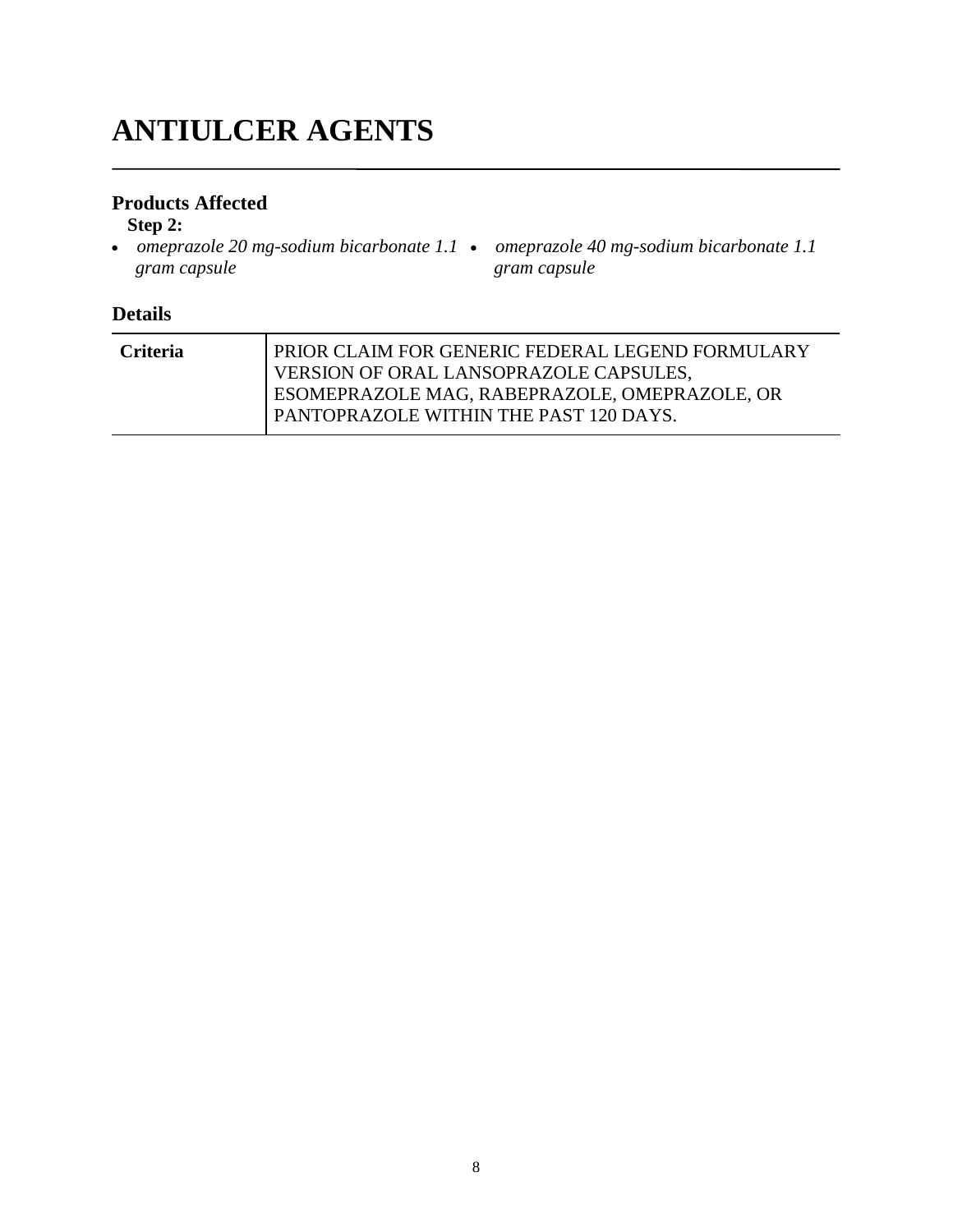# **B VERSUS D ADMINISTRATIVE STEP**

#### **Products Affected**

**Step 2:**

- CYCLOPHOSPHAMIDE 25 MG **CAPSULE**
- *cyclophosphamide 25 mg tablet*
- CYCLOPHOSPHAMIDE 50 MG CAPSULE

- *cyclophosphamide 50 mg tablet*
- *methotrexate sodium 2.5 mg tablet*
- XATMEP 2.5 MG/ML ORAL **SOLUTION**

| <b>Criteria</b> | IN ORDER TO ASSIST IN A PART B VS. D PAYMENT<br>DETERMINATION, A PRIOR CLAIM SEEN FOR A RHEUMATOID<br>ARTHRITIS, PSORIASIS OR ACTIVE POLYARTICULAR JUVENILE<br>IDIOPATHIC ARTHRITIS DRUG WITHIN THE PAST 120 DAYS<br>WILL QUALIFY FOR PART D PAYMENT. ALL OTHER<br>INDICATIONS WILL HAVE A PART B VS. D PAYMENT<br>DETERMINATION MADE THROUGH THE FORMULARY |
|-----------------|-------------------------------------------------------------------------------------------------------------------------------------------------------------------------------------------------------------------------------------------------------------------------------------------------------------------------------------------------------------|
|                 | EXCEPTION PROCESS PRIOR TO THE APPROVAL OF THE DRUG.                                                                                                                                                                                                                                                                                                        |
|                 |                                                                                                                                                                                                                                                                                                                                                             |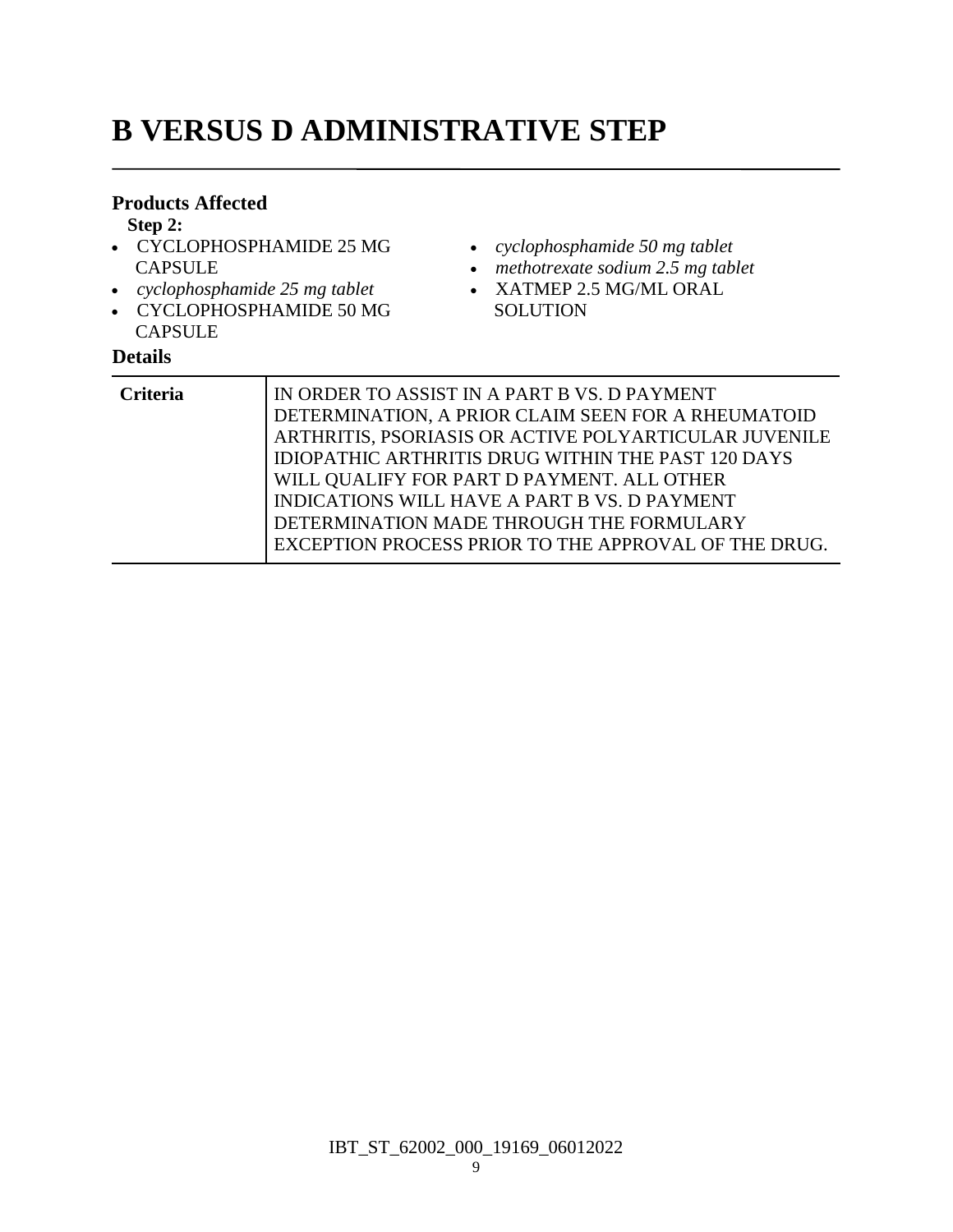# **DULOXETINE SPRINKLE**

### **Products Affected**

**Step 2:**

- DRIZALMA SPRINKLE 20 MG CAPSULE,DELAYED RELEASE
- DRIZALMA SPRINKLE 30 MG CAPSULE,DELAYED RELEASE
- DRIZALMA SPRINKLE 40 MG CAPSULE,DELAYED RELEASE
- DRIZALMA SPRINKLE 60 MG CAPSULE,DELAYED RELEASE

| <b>Criteria</b> | PRIOR CLAIM FOR FORMULARY GENERIC DULOXETINE |
|-----------------|----------------------------------------------|
|                 | CAPSULE WITHIN THE PAST 120 DAYS.            |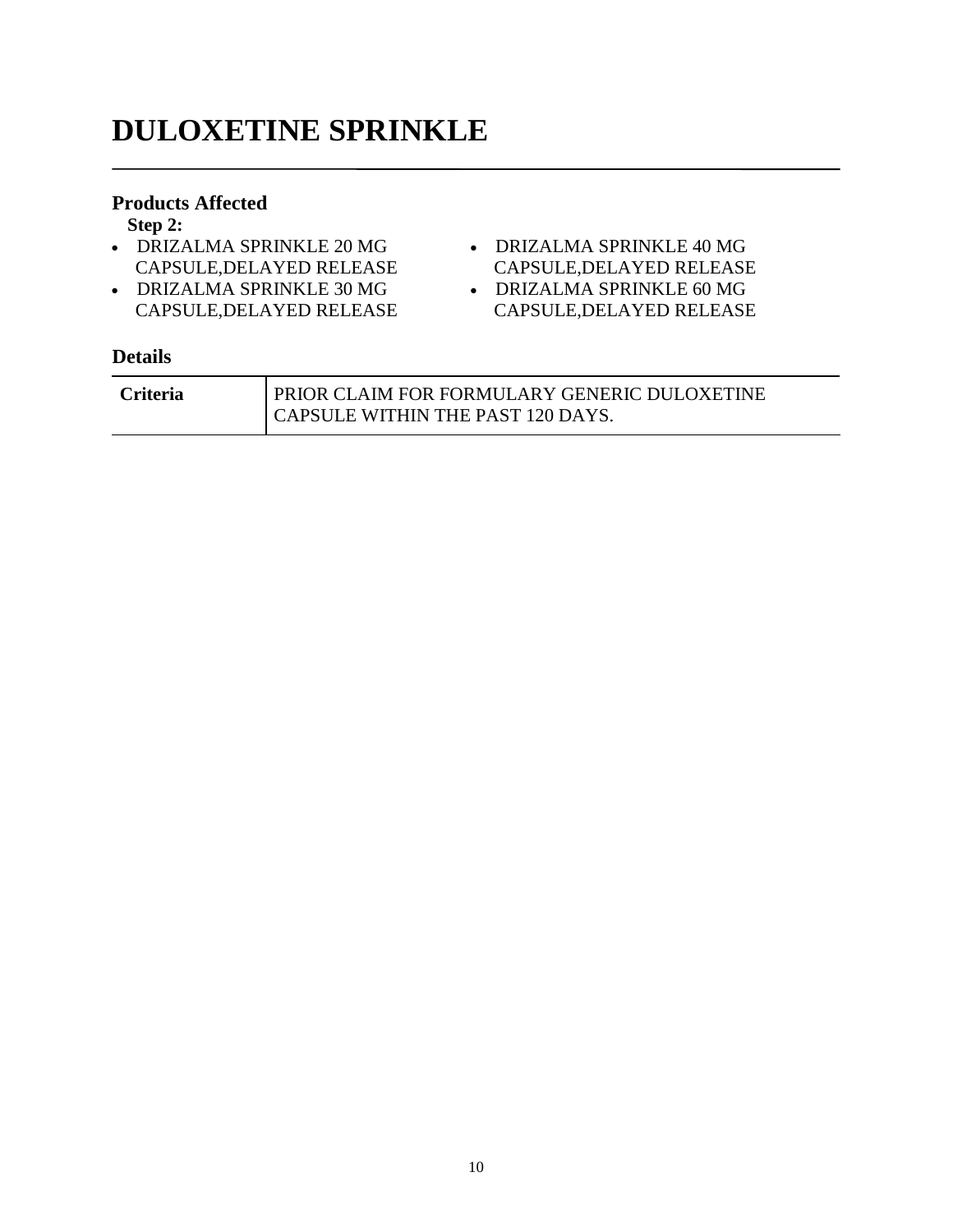# **ENALAPRIL ORAL SOLUTION**

### **Products Affected**

**Step 2:**

*enalapril maleate 1 mg/ml oral solution*

| <b>Criteria</b> | PRIOR CLAIM FOR GENERIC ENALAPRIL ORAL TABLETS |
|-----------------|------------------------------------------------|
|                 | WITHIN THE PAST 120 DAYS.                      |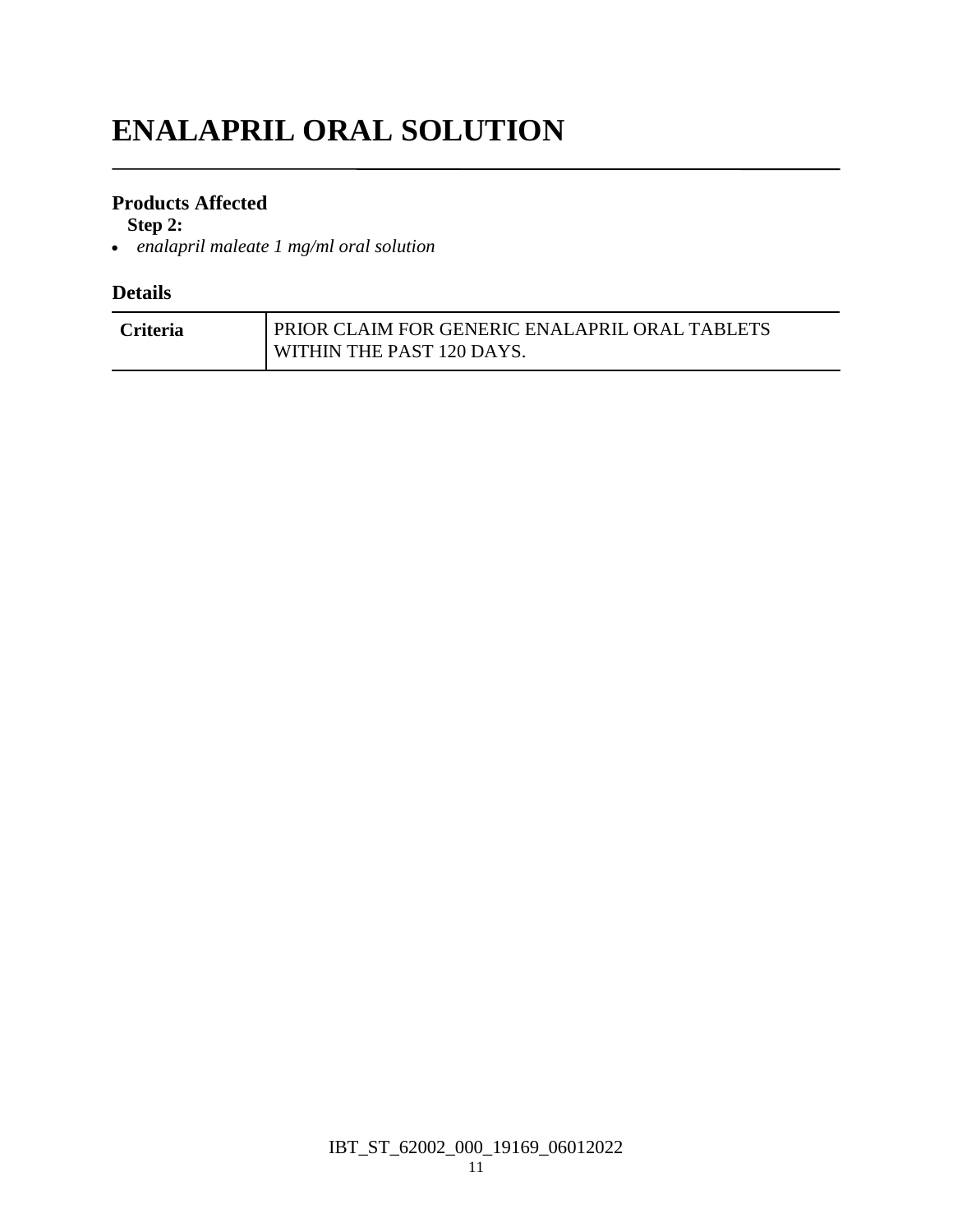# **LISINOPRIL ORAL SOLUTION**

### **Products Affected**

**Step 2:**

QBRELIS 1 MG/ML ORAL SOLUTION

| <b>Criteria</b> | PRIOR CLAIM FOR GENERIC LISINOPRIL WITHIN THE PAST 120 |
|-----------------|--------------------------------------------------------|
|                 | DAYS.                                                  |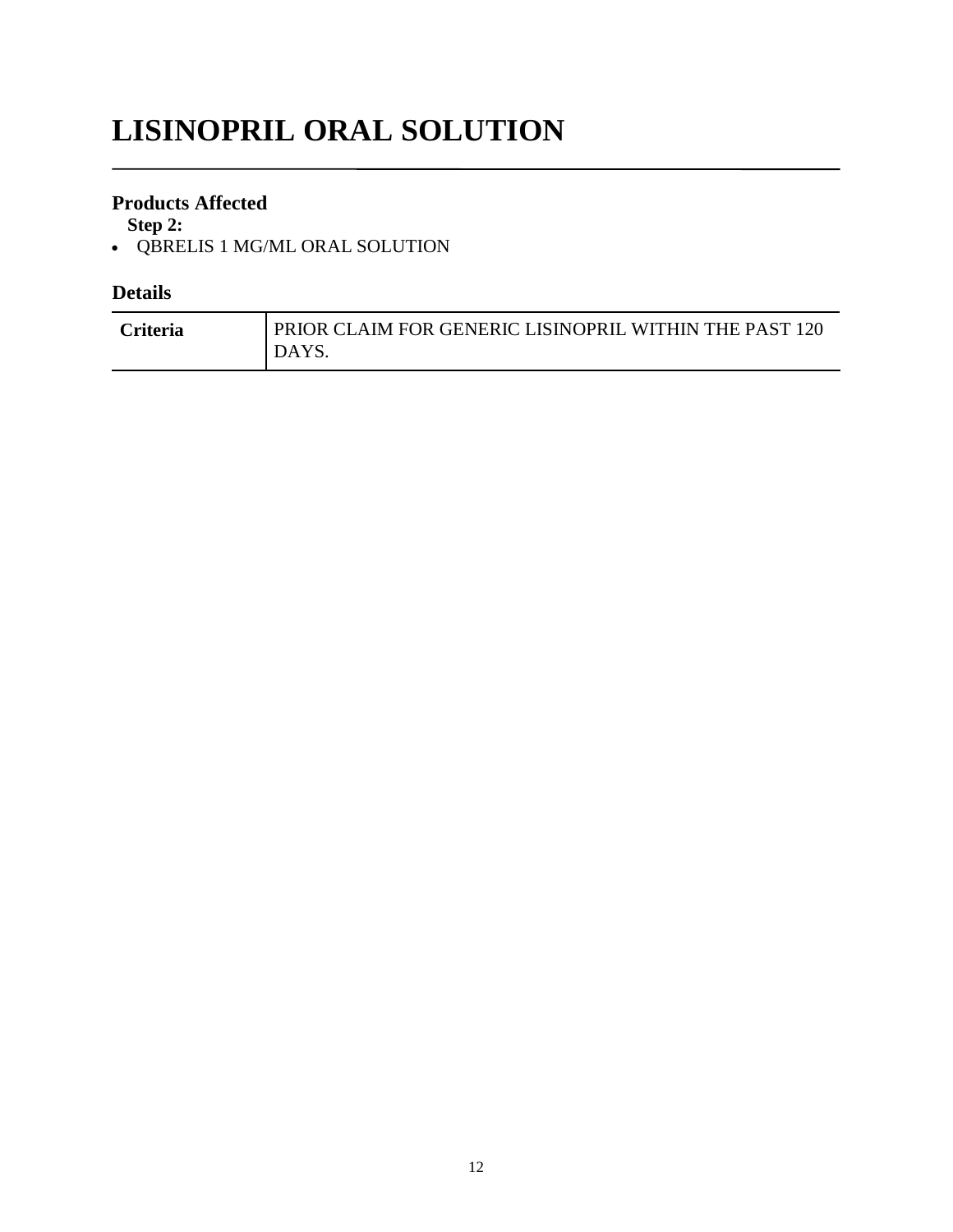# **MEMANTINE - DONEPEZIL**

#### **Products Affected**

**Step 2:**

| $\mathbf{u} \mathbf{v}$ $\mathbf{v}$ |                                  |  |
|--------------------------------------|----------------------------------|--|
| • NAMZARIC 14 MG-10 MG CAPSULE       | • NAMZARIC 7 MG-10 MG CAPSULE    |  |
| SPRINKLE, EXTENDED RELEASE           | SPRINKLE, EXTENDED RELEASE       |  |
| • NAMZARIC 21 MG-10 MG CAPSULE       | • NAMZARIC $7/14/21/28$ MG-10 MG |  |
| SPRINKLE, EXTENDED RELEASE           | CAPSULE, SPRINKLE, EXTEND        |  |
| • NAMZARIC 28 MG-10 MG CAPSULE       | <b>RELEASE, DOSE PACK</b>        |  |
| SPRINKLE, EXTENDED RELEASE           |                                  |  |
| <b>Details</b>                       |                                  |  |

| <b>Criteria</b> | <b>PRIOR CLAIM FOR GENERIC DONEPEZIL AND MEMANTINE IR</b> |  |
|-----------------|-----------------------------------------------------------|--|
|                 | IN THE PAST 365 DAYS                                      |  |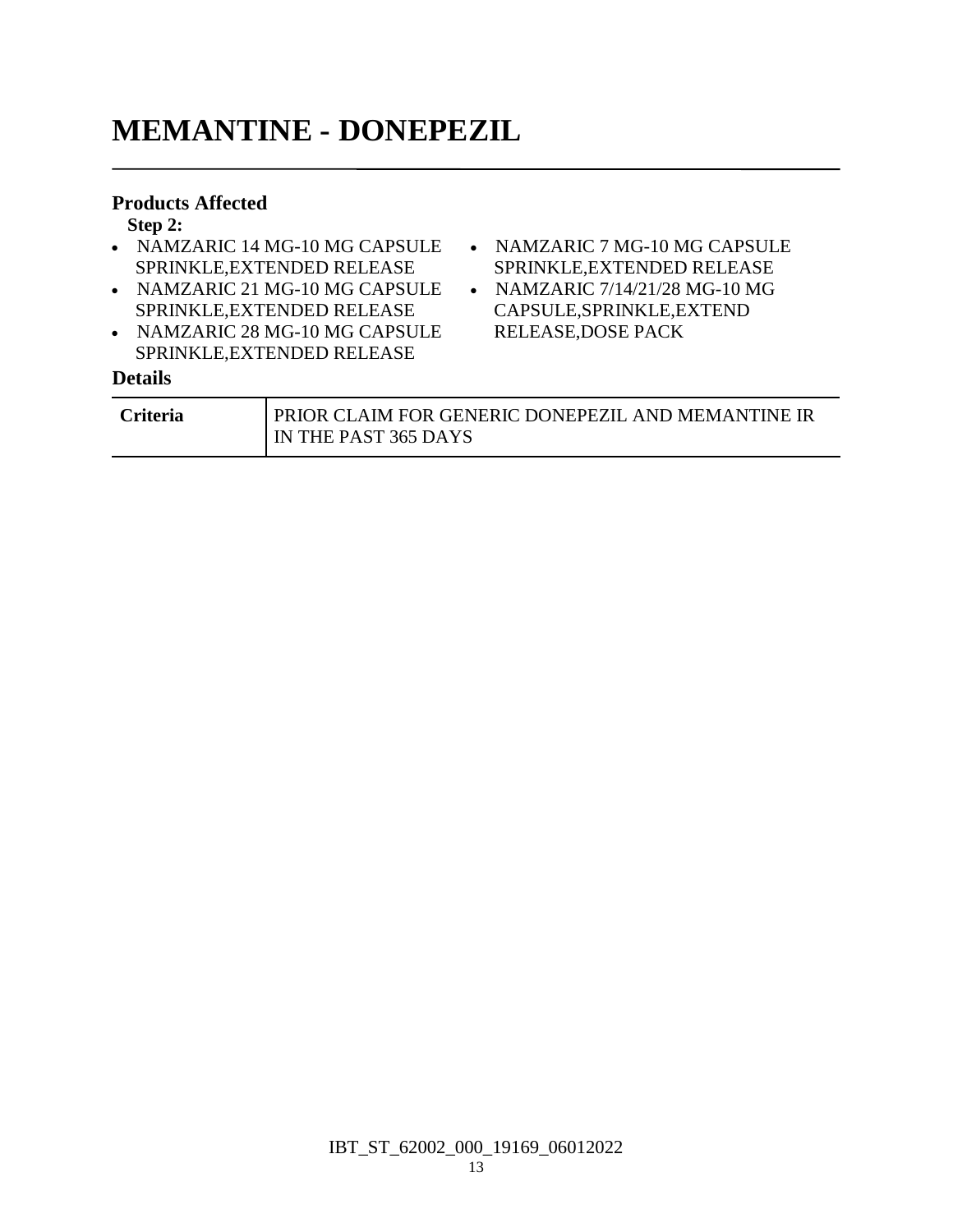# **MEMANTINE ER**

# **Products Affected**

### **Step 2:**

- *memantine 14 mg capsule sprinkle,extended release 24hr*
- *memantine 21 mg capsule sprinkle,extended release 24hr*
- *memantine 28 mg capsule sprinkle,extended release 24hr*
- *memantine 7 mg capsule sprinkle,extended release 24hr*

| <b>Criteria</b> | <b>PRIOR CLAIM FOR FORMULARY VERSION OF MEMANTINE IR</b> |
|-----------------|----------------------------------------------------------|
|                 | WITHIN THE PAST 120 DAYS                                 |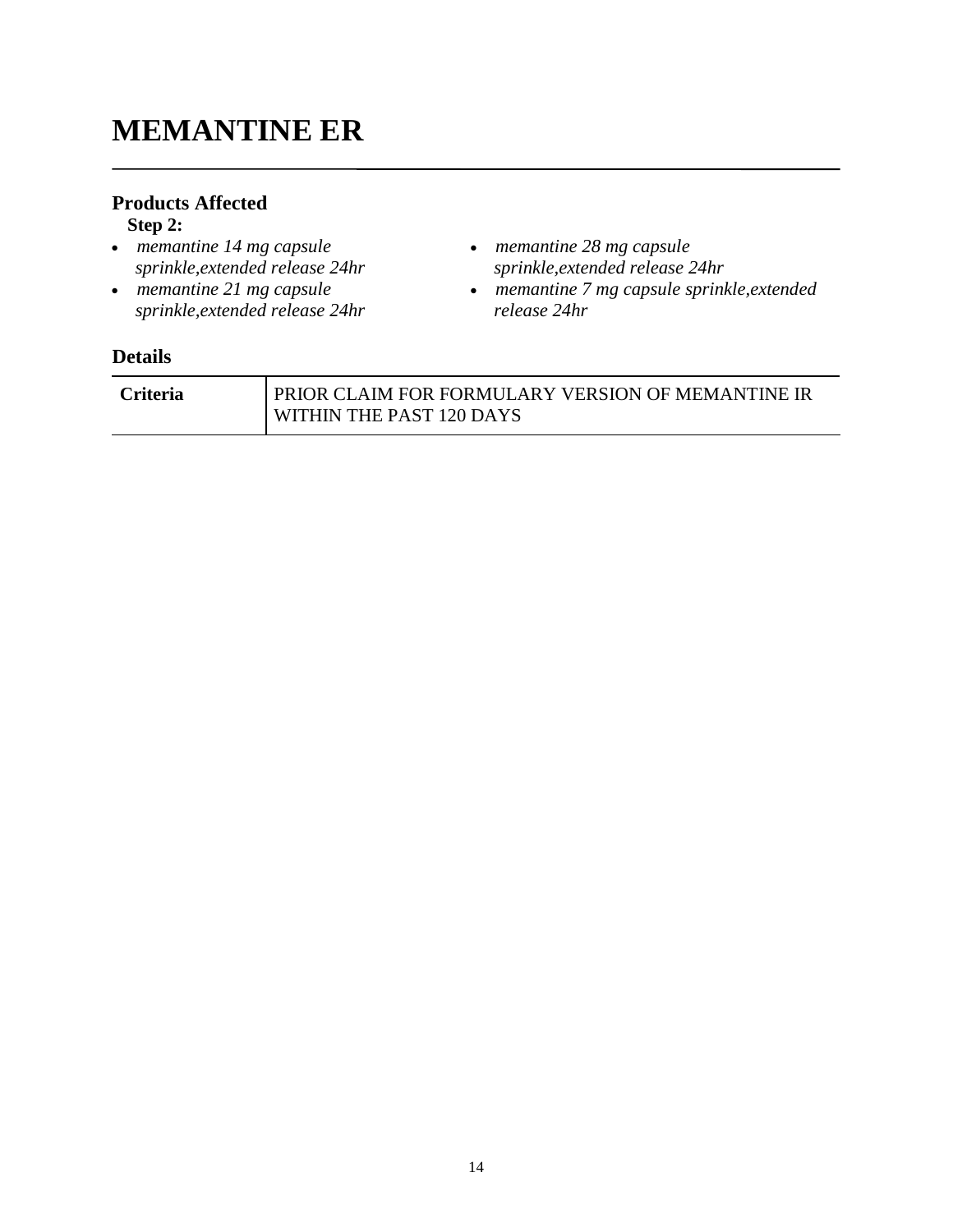# **NASAL CORTICOSTEROIDS II**

### **Products Affected**

**Step 2:**

• XHANCE 93 MCG/ACTUATION BREATH ACTIVATED AEROSOL

| <b>Criteria</b> | PRIOR CLAIM FOR A FEDERAL LEGEND FORMULARY VERSION |
|-----------------|----------------------------------------------------|
|                 | OF MOMETASONE NASAL SPRAY WITHIN THE PAST 120 DAYS |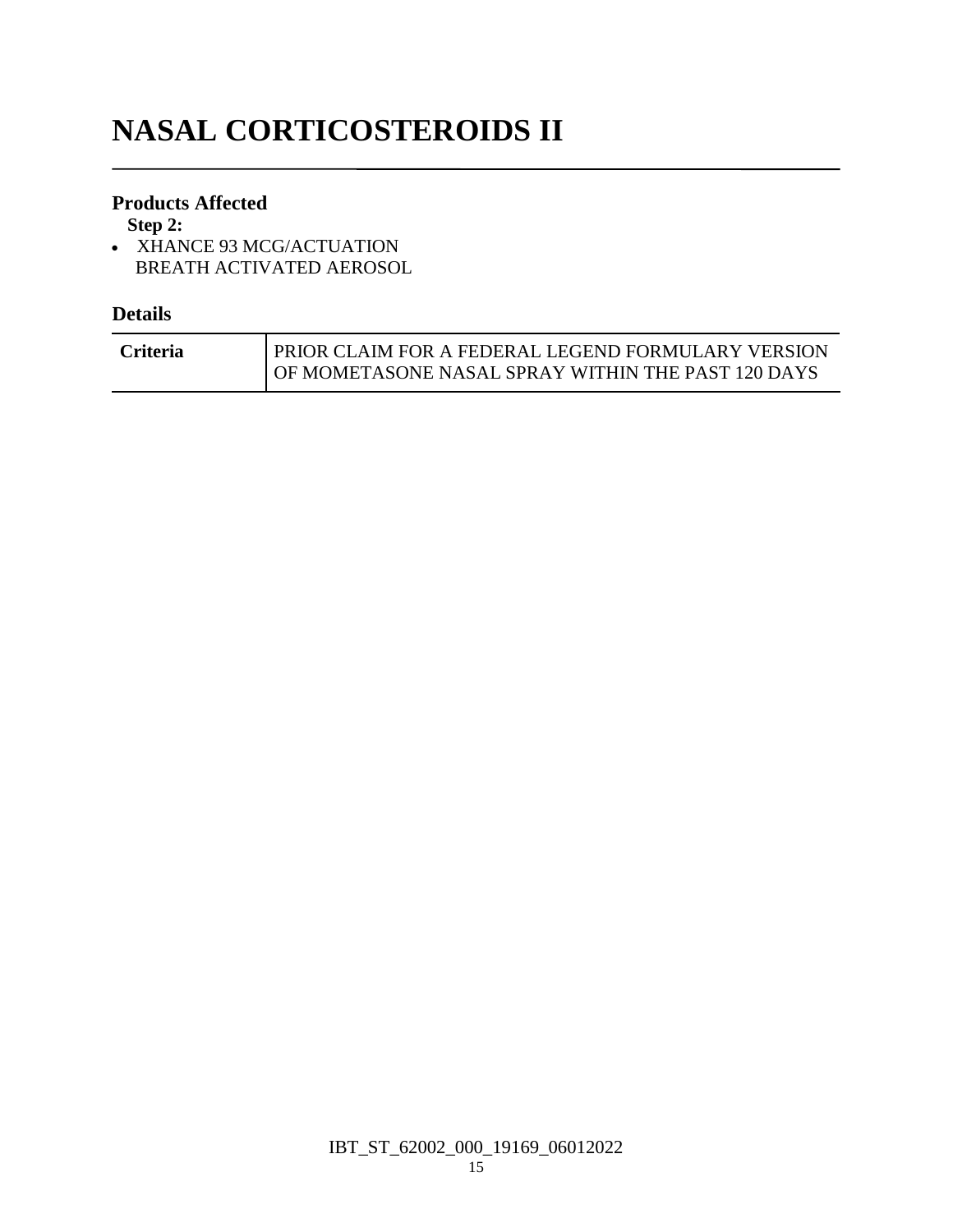# **OPHTHALMIC ALLERGY - NO OTC**

### **Products Affected**

**Step 2:**

 $\bullet$  ALREX 0.2 % EYE DROPS,SUSPENSION *bepotastine besilate 1.5 % eye drops*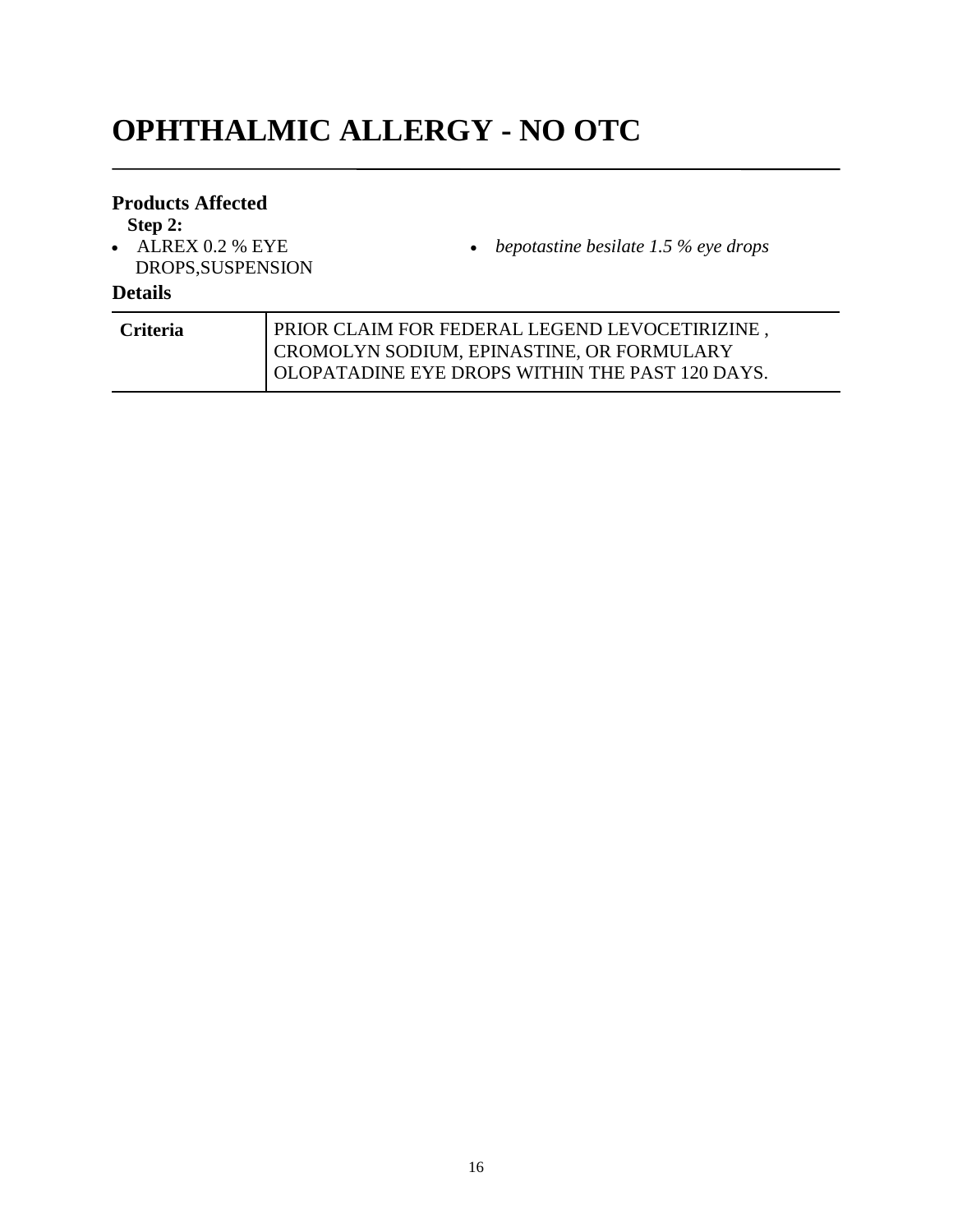# **OPHTHALMIC PROSTAGLANDINS**

### **Products Affected**

**Step 2:**

 XELPROS 0.005 % EYE DROP EMULSION

| <b>Criteria</b> | PRIOR CLAIM FOR FORMULARY VERSION OF LATANOPROST<br>(GENERIC XALATAN) OR TRAVOPROST AND ONE OF THE<br>FOLLOWING: ALPHAGAN P 0.1%, FORMULARY VERSION OF<br>BRINZOLAMIDE (AZOPT), COMBIGAN, LUMIGAN 0.01%,<br>SIMBRINZA OR ROCKLATAN WITHIN THE PAST 365 DAYS. |
|-----------------|--------------------------------------------------------------------------------------------------------------------------------------------------------------------------------------------------------------------------------------------------------------|
|                 |                                                                                                                                                                                                                                                              |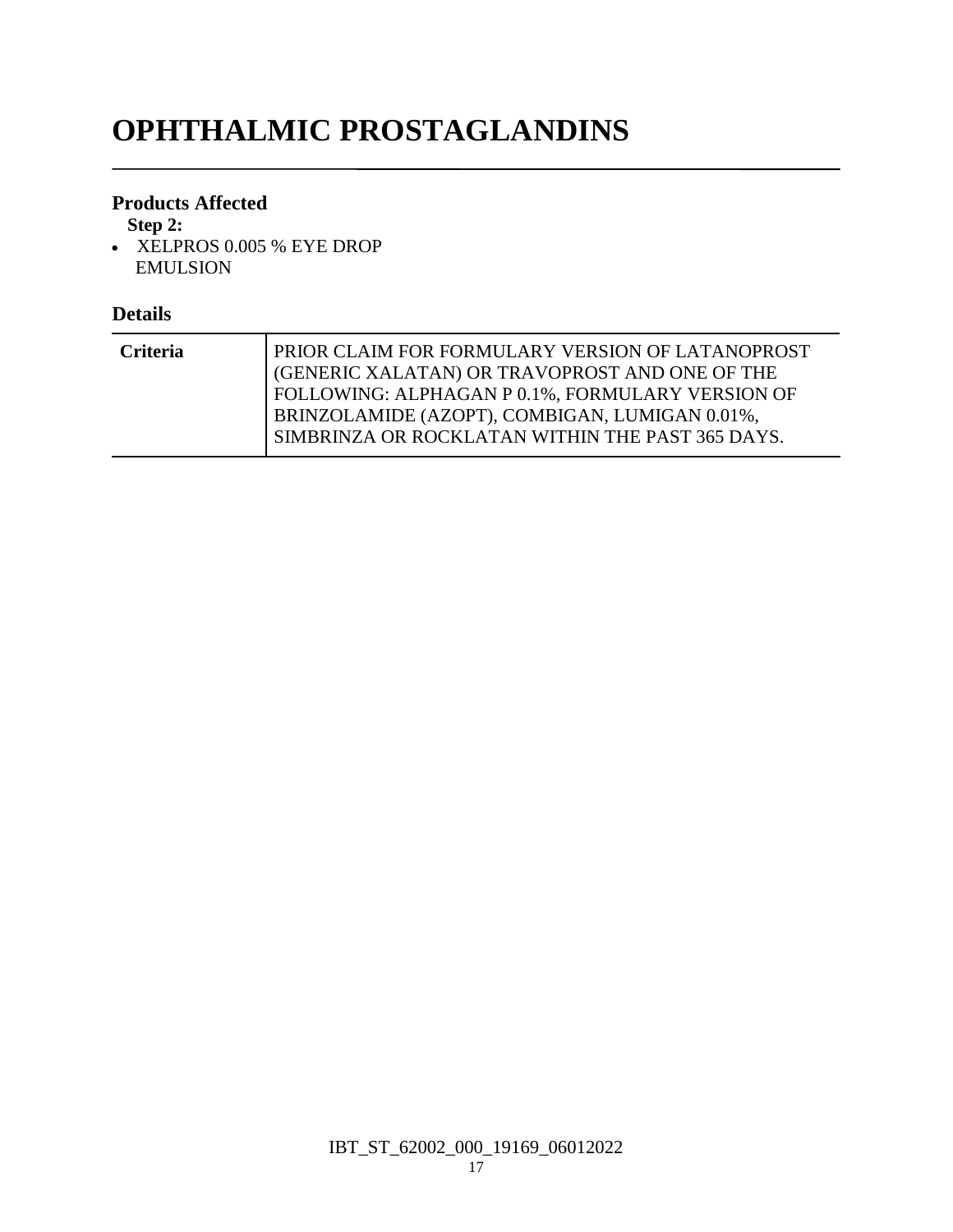# **ROSUVASTATIN SPRINKLE**

#### **Products Affected**

#### **Step 2:**

- EZALLOR SPRINKLE 10 MG EZALLOR SPRINKLE 40 MG **CAPSULE**
- EZALLOR SPRINKLE 20 MG **CAPSULE**

### **Details**

| <b>Criteria</b> | I PRIOR CLAIM FOR FORMULARY VERSION OF ROSUVASTATIN |
|-----------------|-----------------------------------------------------|
|                 | <b>TABLET IN THE PAST 120 DAYS.</b>                 |

CAPSULE

EZALLOR SPRINKLE 5 MG CAPSULE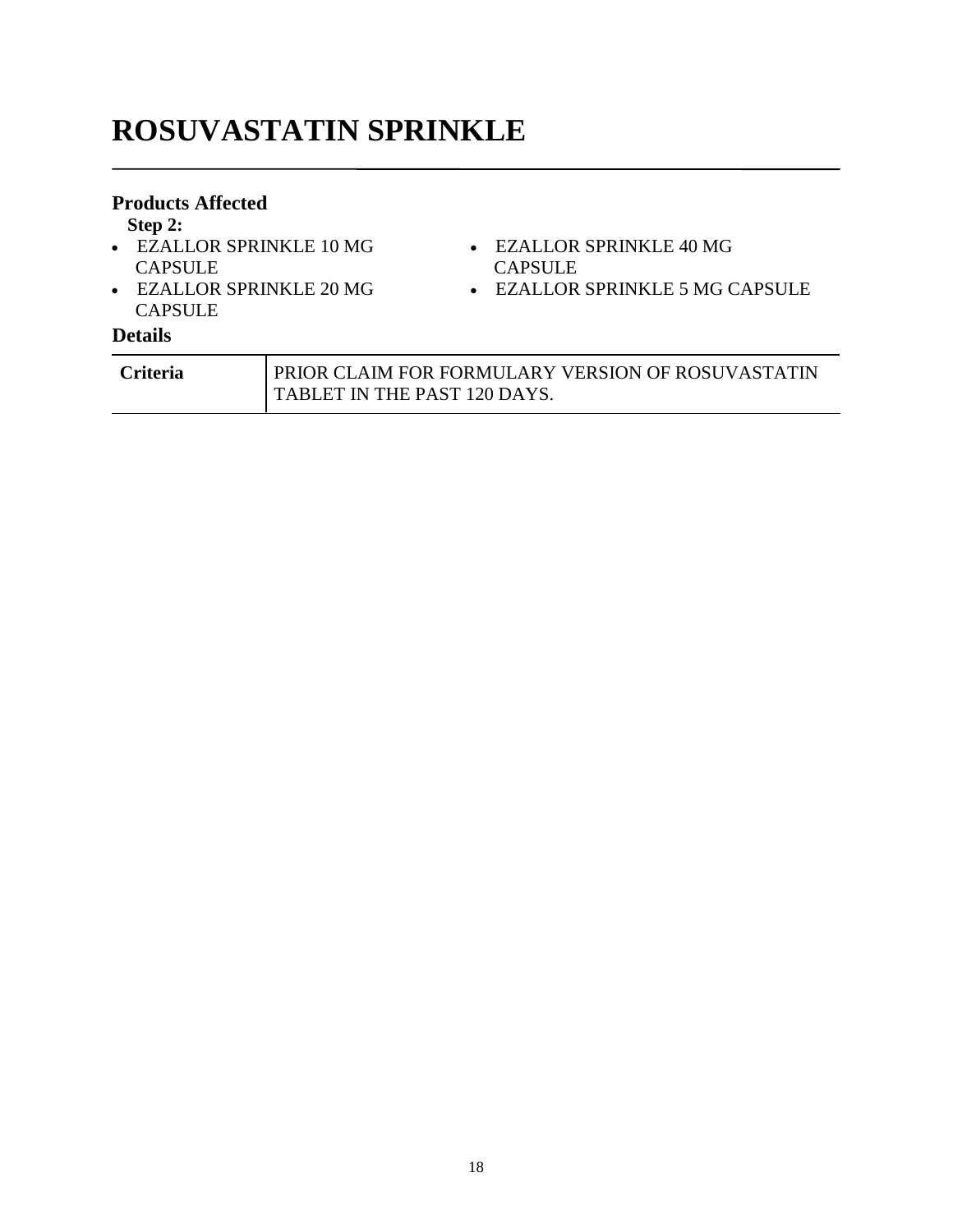# **SELEGILINE PATCH**

#### **Products Affected**

**Step 2:**

- EMSAM 12 MG/24 HR TRANSDERMAL 24 HOUR PATCH
- EMSAM 6 MG/24 HR TRANSDERMAL 24 HOUR PATCH

# **Details**

| Jetails         |                                                                                                                                                                                                                 |
|-----------------|-----------------------------------------------------------------------------------------------------------------------------------------------------------------------------------------------------------------|
| <b>Criteria</b> | PRIOR CLAIM OF FORMULARY ORAL VERSION OF SSRI<br>CITALOPRAM, ESCITALOPRAM, FLUOXETINE, PAROXETINE<br>OR SERTRALINE), SNRI (DESVENLAFAXINE, DULOXETINE OR<br>VENLAFAXINE), MIRTAZAPINE, OR BUPROPION IR/SR/XL IN |
|                 | THE PAST 120 DAYS                                                                                                                                                                                               |

EMSAM 9 MG/24 HR TRANSDERMAL

24 HOUR PATCH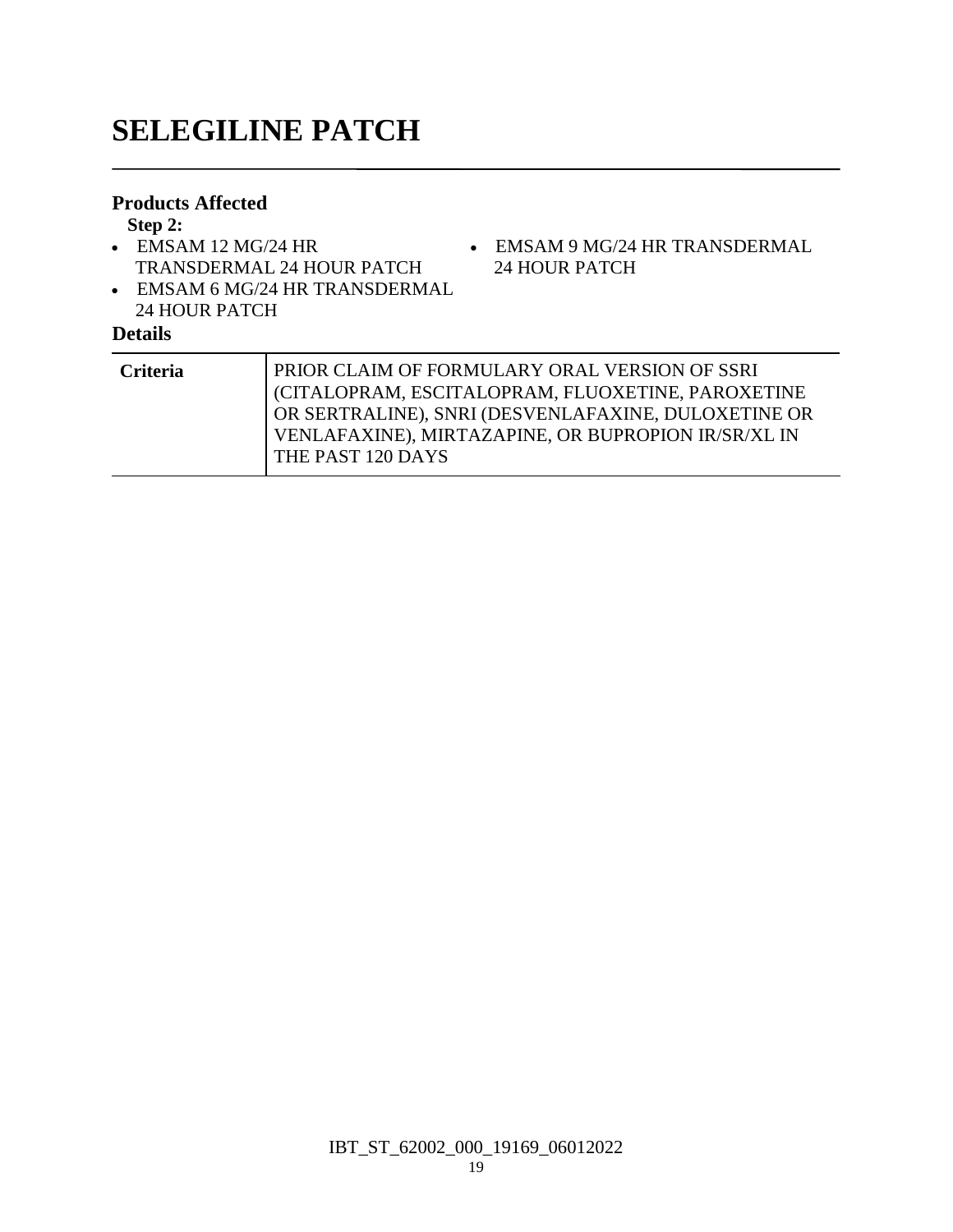# **SPIRONOLACTONE ORAL SUSPENSION**

#### **Products Affected**

**Step 2:**

 CAROSPIR 25 MG/5 ML ORAL SUSPENSION

| <b>Criteria</b> | PRIOR CLAIM FOR GENERIC SPIRONOLACTONE WITHIN THE |  |
|-----------------|---------------------------------------------------|--|
|                 | PAST 120 DAYS.                                    |  |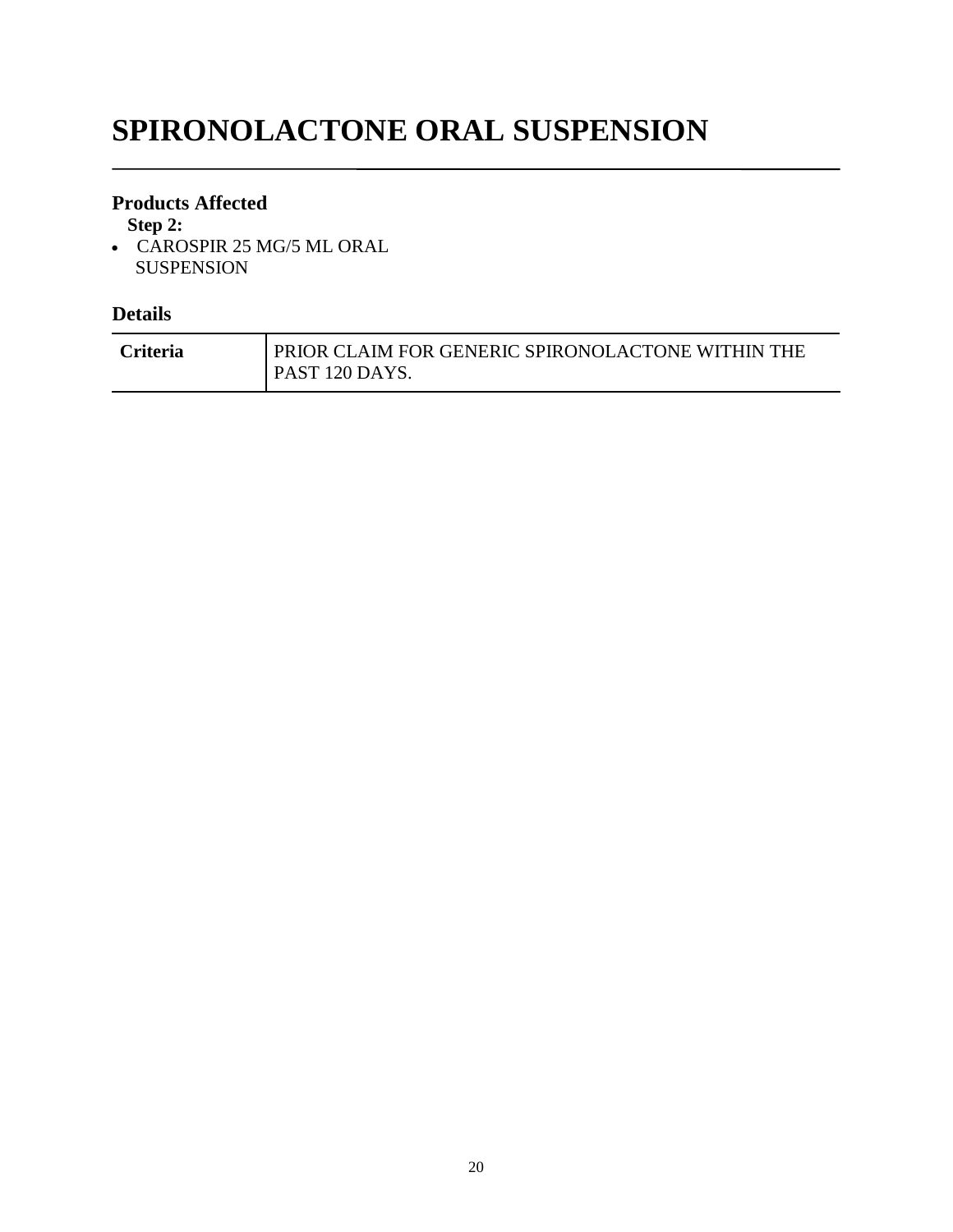# **SPRITAM**

#### **Products Affected**

**Step 2:**

- SPRITAM 1,000 MG TABLET FOR SPRITAM 500 MG TABLET FOR ORAL ORAL SUSPENSION • SPRITAM 250 MG TABLET FOR ORAL • SPRITAM 750 MG TABLET FOR ORAL SUSPENSION
- SUSPENSION
- 
- **SUSPENSION**

| <b>Criteria</b> | PRIOR CLAIM FOR GENERIC LEVETIRACETAM SOLUTION IN |
|-----------------|---------------------------------------------------|
|                 | THE PAST 120 DAYS                                 |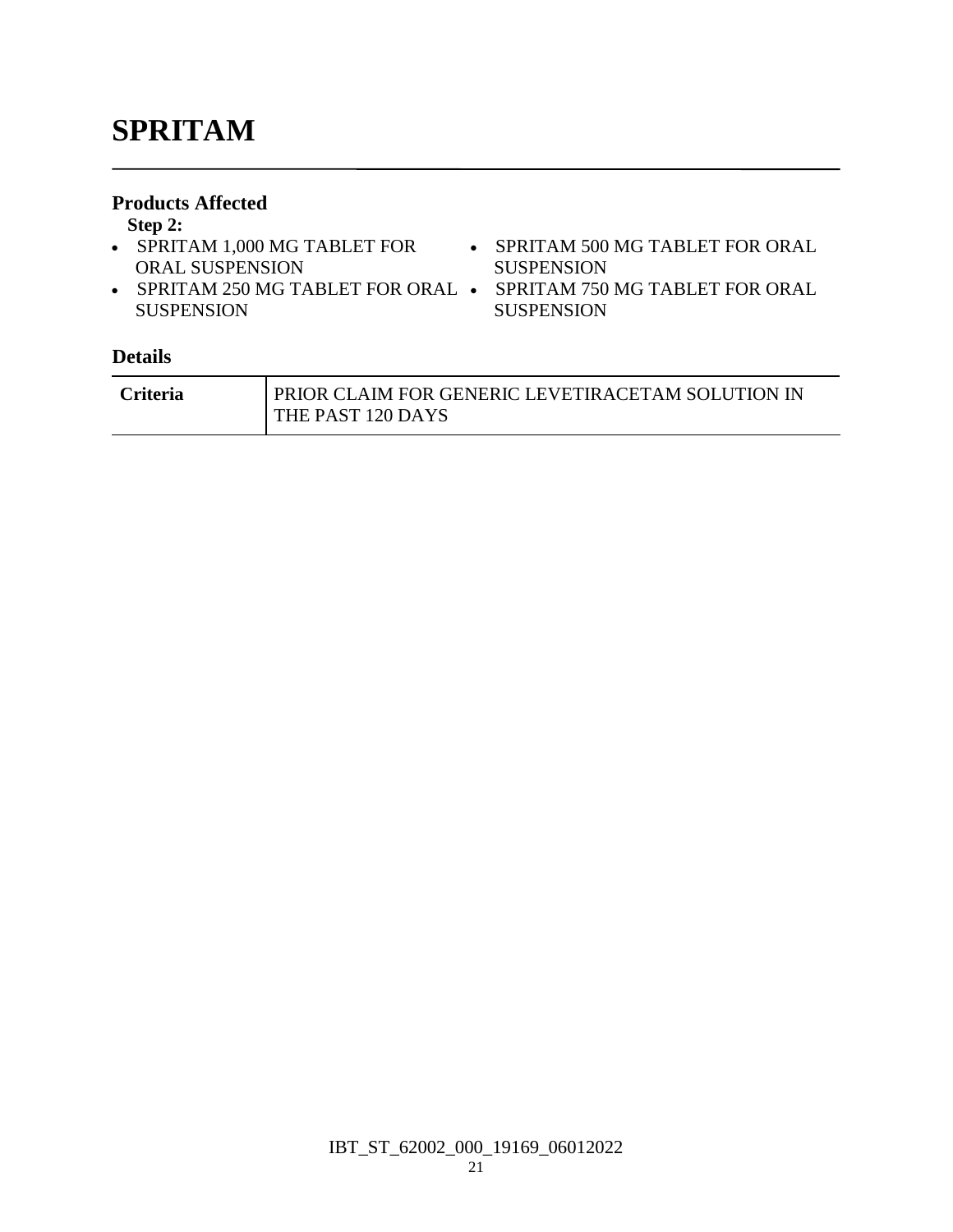# **TACROLIMUS PACKETS**

#### **Products Affected**

**Step 2:**

• PROGRAF 0.2 MG ORAL GRANULES • PROGRAF 1 MG ORAL GRANULES IN IN PACKET PACKET

| <b>Criteria</b> | PRIOR CLAIM FOR FORMULARY VERSION OF TACROLIMUS IR |
|-----------------|----------------------------------------------------|
|                 | CAPSULES WITHIN THE PAST 120 DAYS                  |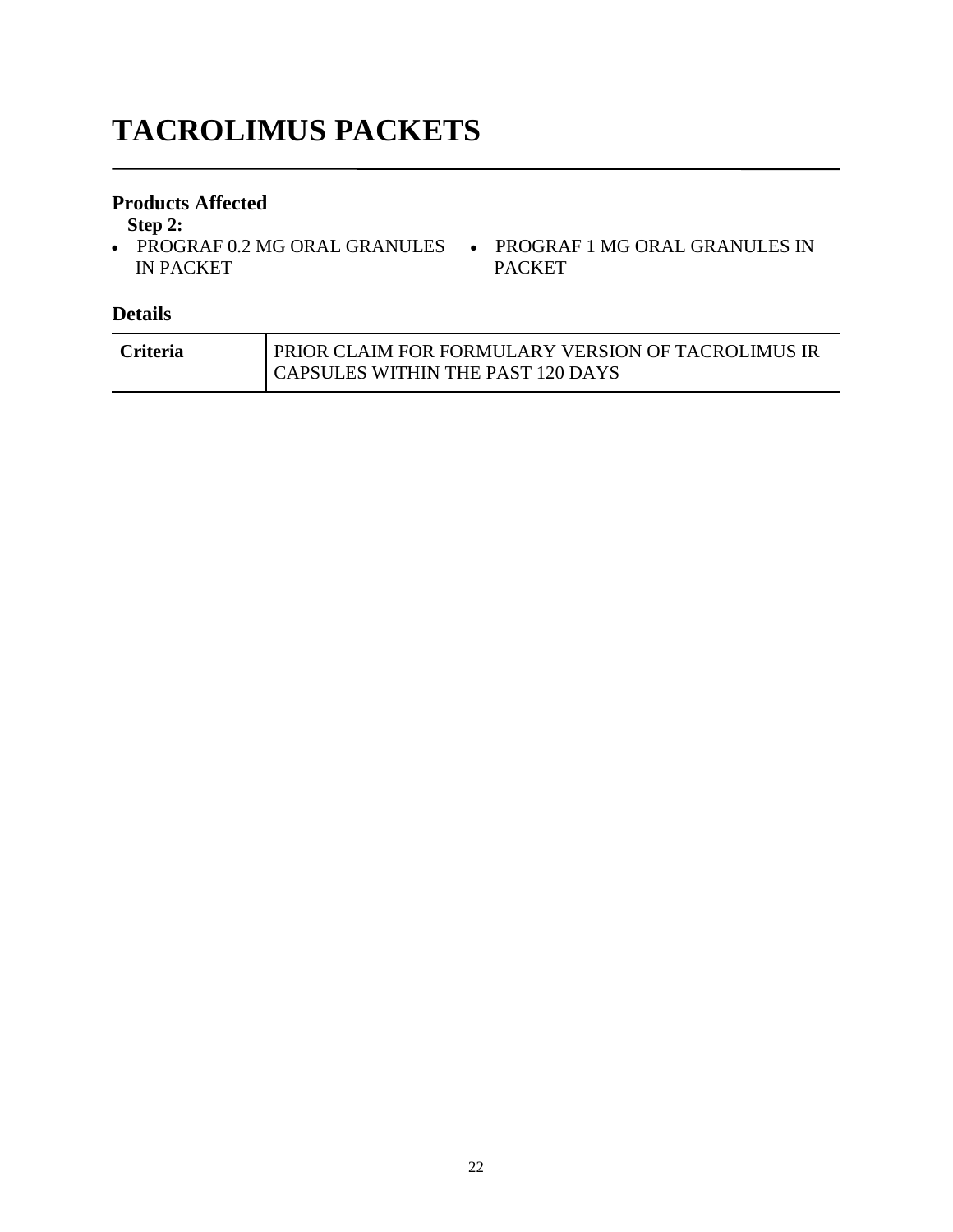## **INDEX**

### **A**

| ALREX 0.2 % EYE DROPS, SUSPENSION           |
|---------------------------------------------|
| 16                                          |
| aripiprazole 10 mg disintegrating tablet  6 |
| aripiprazole 15 mg disintegrating tablet  6 |
| B                                           |
| bepotastine besilate 1.5 % eye drops  16    |
| C                                           |
|                                             |
| CAROSPIR 25 MG/5 ML ORAL                    |
|                                             |
| clozapine 100 mg disintegrating tablet  6   |
| clozapine 12.5 mg disintegrating tablet  6  |
| clozapine 150 mg disintegrating tablet  6   |
| clozapine 200 mg disintegrating tablet  6   |
| clozapine 25 mg disintegrating tablet  6    |
| CYCLOPHOSPHAMIDE 25 MG                      |
|                                             |
|                                             |
| CYCLOPHOSPHAMIDE 50 MG                      |
|                                             |
|                                             |
|                                             |
| D                                           |
| DIPENTUM 250 MG CAPSULE 5                   |
| <b>DRIZALMA SPRINKLE 20 MG</b>              |
| CAPSULE, DELAYED RELEASE  10                |
| DRIZALMA SPRINKLE 30 MG                     |
| CAPSULE, DELAYED RELEASE  10                |
| DRIZALMA SPRINKLE 40 MG                     |
| CAPSULE, DELAYED RELEASE  10                |
| DRIZALMA SPRINKLE 60 MG                     |
| CAPSULE, DELAYED RELEASE  10                |
| E                                           |
| EMSAM 12 MG/24 HR TRANSDERMAL               |
| 24 HOUR PATCH  19                           |
| EMSAM 6 MG/24 HR TRANSDERMAL                |
| 24 HOUR PATCH  19                           |
| EMSAM 9 MG/24 HR TRANSDERMAL                |
|                                             |
|                                             |
| 24 HOUR PATCH 19                            |
| enalapril maleate 1 mg/ml oral solution 11  |
| <b>EZALLOR SPRINKLE 10 MG CAPSULE</b>       |
|                                             |
| <b>EZALLOR SPRINKLE 20 MG CAPSULE</b>       |

| <b>EZALLOR SPRINKLE 40 MG CAPSULE</b>      |
|--------------------------------------------|
| .                                          |
| <b>EZALLOR SPRINKLE 5 MG CAPSULE 18</b>    |
| F                                          |
|                                            |
|                                            |
|                                            |
|                                            |
| FANAPT 1MG(2)-2 MG(2)-4MG(2)-6             |
| MG(2) TABLETS IN A DOSE PACK 6             |
|                                            |
|                                            |
|                                            |
|                                            |
|                                            |
|                                            |
| FETZIMA 120 MG                             |
| CAPSULE, EXTENDED RELEASE 3                |
|                                            |
| FETZIMA 20 MG (2)-40 MG (26)               |
| CAPSULE, EXTENDED RELEASE, 24              |
|                                            |
| FETZIMA 20 MG CAPSULE, EXTENDED            |
|                                            |
| FETZIMA 40 MG CAPSULE, EXTENDED            |
| RELEASE                                    |
| FETZIMA 80 MG CAPSULE, EXTENDED            |
|                                            |
| K                                          |
| KATERZIA 1 MG/ML ORAL                      |
|                                            |
|                                            |
| M                                          |
| memantine 14 mg capsule sprinkle, extended |
|                                            |
| memantine 21 mg capsule sprinkle, extended |
| release 24hr                               |
| memantine 28 mg capsule sprinkle, extended |
|                                            |
| memantine 7 mg capsule sprinkle, extended  |
|                                            |
|                                            |
| methotrexate sodium 2.5 mg tablet 9        |
| N                                          |
| NAMZARIC 14 MG-10 MG CAPSULE               |
| SPRINKLE, EXTENDED RELEASE 13              |
| NAMZARIC 21 MG-10 MG CAPSULE               |
| SPRINKLE, EXTENDED RELEASE 13              |
|                                            |